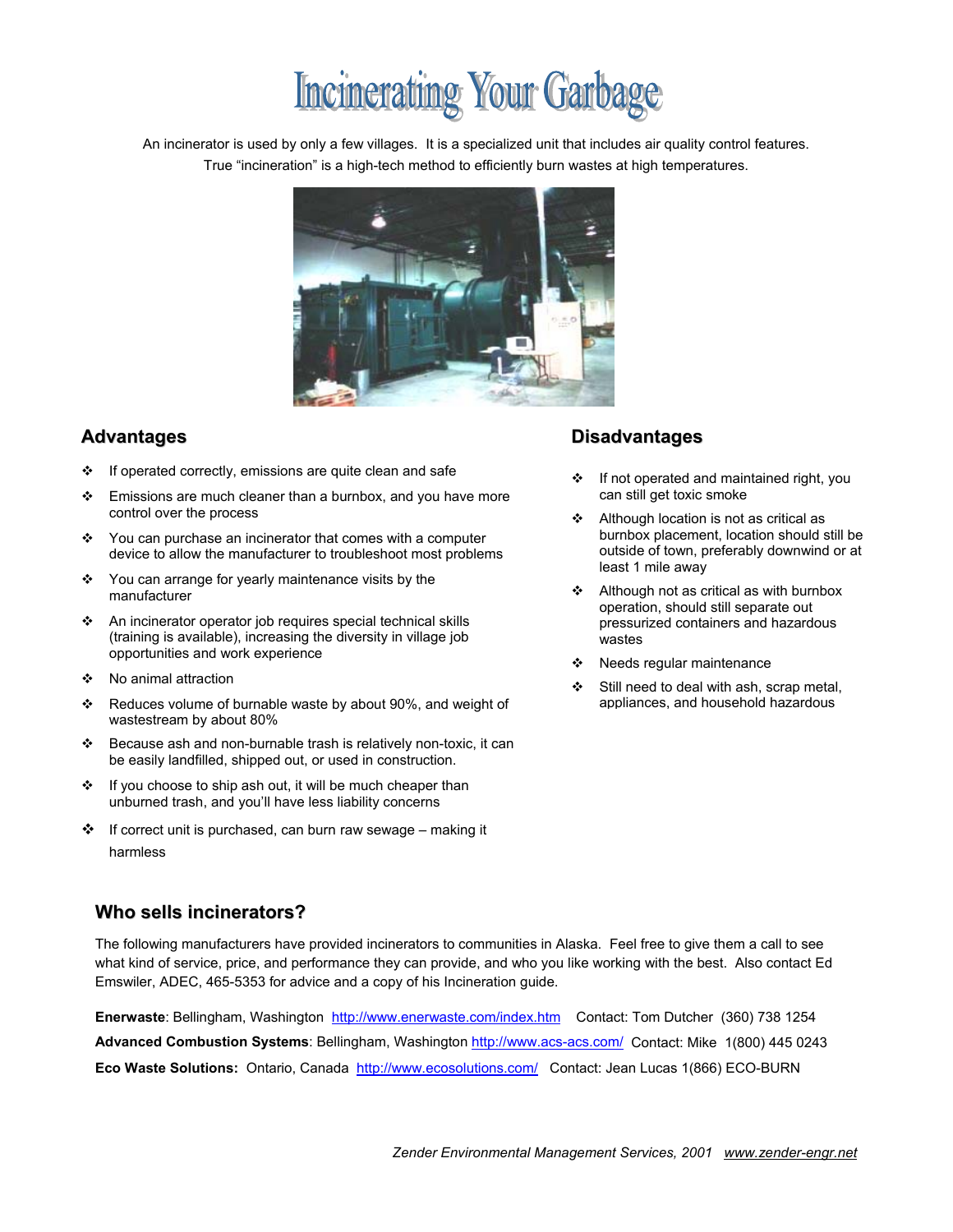# **Communities Using Incinerators** .

| Community                          | <b>Skagway</b>                                                                                                                                                                                                                                                                                                                                                                                                                                                                                                                      | <b>Egegik</b>                                                                                                                                                                                                                                                                                                                                                                                                                                                                                                                                                                                                    |
|------------------------------------|-------------------------------------------------------------------------------------------------------------------------------------------------------------------------------------------------------------------------------------------------------------------------------------------------------------------------------------------------------------------------------------------------------------------------------------------------------------------------------------------------------------------------------------|------------------------------------------------------------------------------------------------------------------------------------------------------------------------------------------------------------------------------------------------------------------------------------------------------------------------------------------------------------------------------------------------------------------------------------------------------------------------------------------------------------------------------------------------------------------------------------------------------------------|
| Contact                            | Bob Ward, City Manager, 983 2297                                                                                                                                                                                                                                                                                                                                                                                                                                                                                                    | Joe, Operator, 439 4390                                                                                                                                                                                                                                                                                                                                                                                                                                                                                                                                                                                          |
| <b>Population</b>                  | 880 (with 580,000 visitors in the summer)                                                                                                                                                                                                                                                                                                                                                                                                                                                                                           | 150-1500                                                                                                                                                                                                                                                                                                                                                                                                                                                                                                                                                                                                         |
| Incinerator<br>description         | Skagway chose to purchase an incinerator when their<br>landfill was running out of space and other landfill<br>locations were hard to find. The community of 880 people<br>generates approximately 8 tons of garbage per week<br>during the winter and 8 tons of garbage per day in the<br>summer (i.e. cruise ships). The City of Skagway worked<br>with an engineering firm and ADEC to develop and permit<br>a lined ashfill and purchase a waste oxidizer incinerator.                                                          | The Bristol Bay salmon fishery causes the population of<br>Eqeqik to increase from 150 in the winter to 1500 in the<br>summer. Egegik chose to purchase a batch oxidation<br>incinerator in 1995 to help manage their increased waste<br>stream. The incinerator is located about 1.5 miles from the<br>community and it produces no black smoke, only clear<br>emissions.                                                                                                                                                                                                                                       |
| <b>Incinerator</b><br><b>Model</b> | Waste Oxidizer by Eco-Waste Solutions Inc. of<br>Burlington, Ontario. The incinerator includes: 2-primary<br>(waste) chambers, 1-secondary (afterburner) chamber, 1-<br>exhaust stack, 1-operator control system, and automatic<br>operation.                                                                                                                                                                                                                                                                                       | Batch Oxidation System, 3 ton per day batch unit from<br>Enerwaste, Washington. The incinerator was purchased in<br>1995 for \$226,100 including shipping and an \$18,700<br>conveyor system. The BOS includes a primary and a<br>secondary combustion chamber.                                                                                                                                                                                                                                                                                                                                                  |
| <b>Maintenance</b>                 | \$12,000 yr. An automated, operator control system is<br>installed for minimal labor and efficient use of fuel.<br>Trouble-shooting and diagnostics are done via a modem<br>and telephone line to reduce the need for on-site<br>technicians. The operator control system is supplied with<br>computer workstation that is located near the equipment<br>and at the public works building in town. This workstation<br>also automatically records operating parameters and<br>makes them available for printing and record keeping. | \$6,000/yr. A maintenance person (recommended by the<br>incinerator company) comes out once a year. He usually<br>comes out in the spring (before summer burning) for about 6<br>days at a cost of about \$6,000 (his charge is \$85/hr).<br>Operation of the incinerator is controlled by a programmable<br>logic controller. Control of the incinerator is based on<br>temperature, measured by sensors in the primary and<br>secondary chambers. The operator is able to adjust for<br>different waste types (e.g. fish waste or pallets) by setting a<br>timer that determines the length of the burn cycle. |
| Fuel                               | Fuel costs are the most expensive part of Skagway's<br>operation at \$53,000/year (FY 2002). Fuel issues are<br>driven by Skagway's commitment to no visible emissions.                                                                                                                                                                                                                                                                                                                                                             | \$11,400/yr. Egegik burns 3.5 tons/day of waste in the<br>summer which uses 55 gal/day of fuel (fuel is \$1.32/gal). In<br>the winter the population decreases and they burn only<br>once or twice a week.                                                                                                                                                                                                                                                                                                                                                                                                       |
| Electricity                        | Electricity costs are included in the fuel costs above.                                                                                                                                                                                                                                                                                                                                                                                                                                                                             | \$2,500/yr                                                                                                                                                                                                                                                                                                                                                                                                                                                                                                                                                                                                       |
| Labor                              | Two full time employees operate the incinerator facility.                                                                                                                                                                                                                                                                                                                                                                                                                                                                           | One full-time city employee is responsible for operating the<br>landfill, incinerator, collection, and other waste management<br>services and works 7 days/wk 8hrs/day in the summer and<br>5days/wk 4 hrs/day in the winter. 2 people would be ideal<br>because the job is a lot of work.                                                                                                                                                                                                                                                                                                                       |
| Building/<br>location              | The building is located 6 miles from the community and<br>has 3 levels, fuel and water storage tanks, and<br>fencing/gating. Loose residential waste is visually pre-<br>screened for recyclables, hazardous wastes and non-<br>combustibles on the $3rd$ floor of the facility. Then the<br>waste is dropped down into the primary chamber on the<br>2" floor of the facility from a conveyor system (located on<br>the 3 <sup>rd</sup> floor). The top hatch to the primary chamber is<br>then lowered and closed.                | The incinerator is located at the City landfill and housed in a<br>split-level prefabricated building. The incinerator is on the<br>lower level of the building, which enables waste to be<br>loaded using a conveyor into the top from a tipping floor on<br>the upper level. The building is 60x60 and cost \$325,000<br>which included a water/sewer/fuel storage and a fire<br>suppression system (sprinkling system - 400 gpm water for<br>one hour, programmable controller, infrared flame detectors,<br>and alarms for malfunction, and discharge states).                                               |
| Ash disposal                       | A specialized pneumatic and hydraulic rake is used to<br>scoop ash out of the incinerator. Hinged floor grates<br>open and ash falls through the floor into the ash storage<br>vault below on the 1 <sup>st</sup> floor of the facility. The volume of<br>the storage area is sized so that ash need only be moved<br>from the building to the lined ash disposal area 2 or 3<br>times per year by a Bobcat loader. The "ashfill" is lined<br>and drains to a 65,000 gallon leachate collection pond at<br>its lower end.           | The operator spends about 30 minutes cleaning ash from<br>the primary chamber. Ash is then removed and transported<br>to the landfill using a cart towed by a four-wheeler.                                                                                                                                                                                                                                                                                                                                                                                                                                      |
| <b>Opinions</b>                    | Skagway did not choose an incinerator because it was<br>the least expensive alternative. They decided to develop<br>this facility to have their own control over the long-term<br>management of their solid waste, and to have a solution<br>that was environmentally sound. They are fortunate to<br>have financed the project through means other than the<br>garbage rate base, which keeps down costs to residents.                                                                                                             | Egegik's incinerator is running well except for the odd<br>problem with the electrical circuitry. They have the<br>incinerator on palettes to increase airflow. Fuel usage is a<br>little high but not really a problem for them.                                                                                                                                                                                                                                                                                                                                                                                |

*Zender Environmental Management Services, 2001 www.zender-engr.net*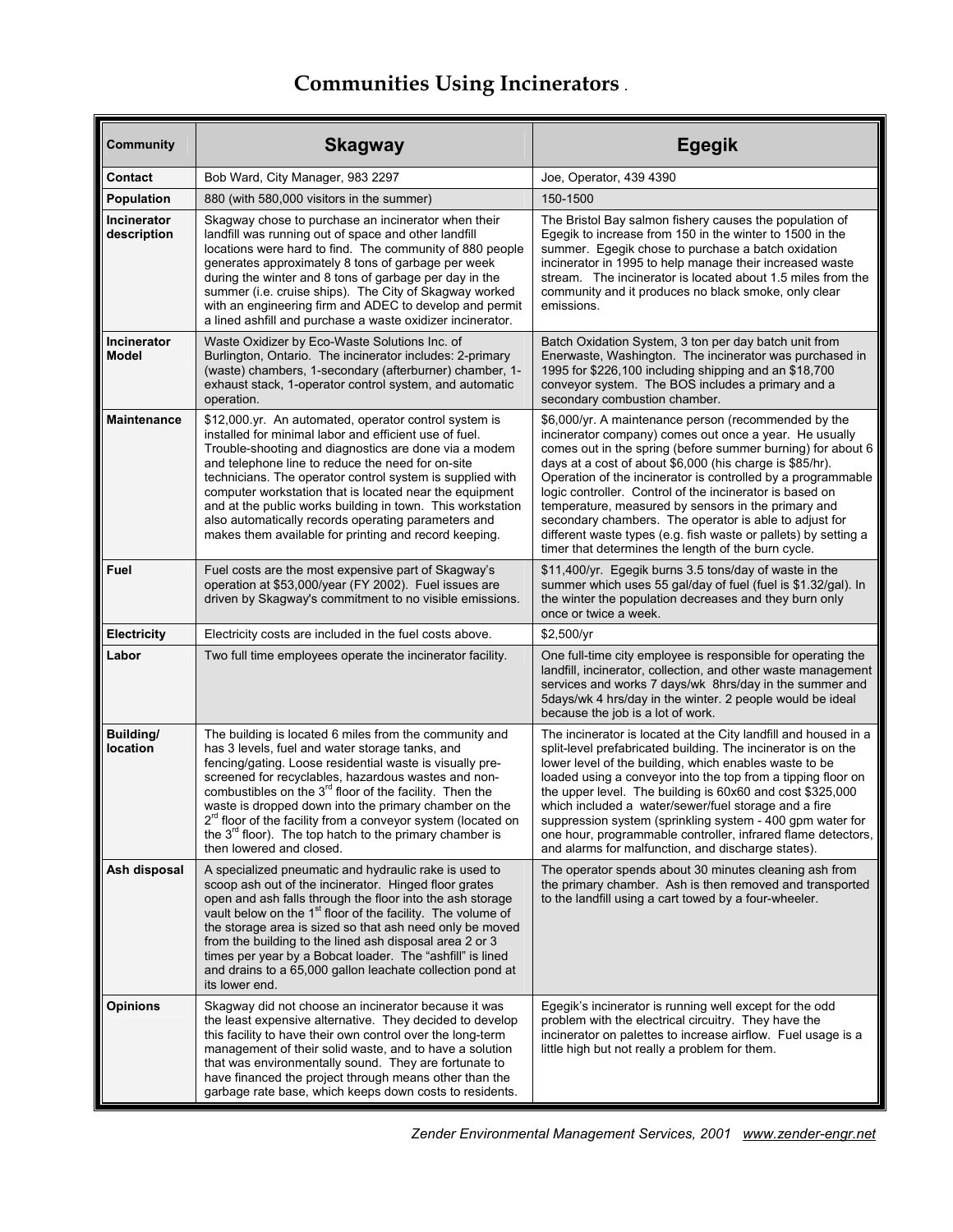# **Communities Using Incinerators**

| <b>Community</b>                            | <b>Red Dog Mine</b>                                                                                                                                                                                                                                                                                                                                                                                                                                                                                                                                                                                                                                                                                                                                    | <b>Akutan</b>                                                                                                                                                                                                                                                                                                                                                                                                        |
|---------------------------------------------|--------------------------------------------------------------------------------------------------------------------------------------------------------------------------------------------------------------------------------------------------------------------------------------------------------------------------------------------------------------------------------------------------------------------------------------------------------------------------------------------------------------------------------------------------------------------------------------------------------------------------------------------------------------------------------------------------------------------------------------------------------|----------------------------------------------------------------------------------------------------------------------------------------------------------------------------------------------------------------------------------------------------------------------------------------------------------------------------------------------------------------------------------------------------------------------|
| <b>Contact</b>                              | Mike Shireman, Cominco, 426-9147                                                                                                                                                                                                                                                                                                                                                                                                                                                                                                                                                                                                                                                                                                                       | Joe Berskin, City of Akutan, 698 2228                                                                                                                                                                                                                                                                                                                                                                                |
| <b>Population</b>                           | 300-600                                                                                                                                                                                                                                                                                                                                                                                                                                                                                                                                                                                                                                                                                                                                                | 80                                                                                                                                                                                                                                                                                                                                                                                                                   |
| <b>Incinerator</b><br>description           | Red Dog Mine uses a large incinerator for all of their waste disposal, and a<br>small construction camp incinerator for backup when the main incinerator is<br>down for repairs. Red Dog Mine is heavily regulated for emissions - when<br>incinerating, there is black smoke for 90 seconds and then the emissions<br>are clear. The incinerator burns thoroughly and at high temperatures.<br>They find that feeding the incinerator a bit at a time (rather than jamming it<br>full) allows for a cleaner burn. When bags of oily rags come in, the operator<br>will tag them to keep track, and burn one per cycle. One bag enhances the<br>burn, but more than one bag could be dangerous. Sewage sludge has<br>been successfully burned as well. | Akutan has been using an incinerator for<br>5-6 years. The incinerator is run 3 times a<br>week and produces clear emissions (little<br>to no black smoke). The community<br>picked the location for the incinerator to be<br>about 1/4 mile from town (they wanted to<br>locate it as far away as they could). The<br>community did the shopping for the<br>incinerator themselves and didn't hire a<br>contractor. |
| <b>Types of waste</b>                       | The majority of waste generated is mostly food waste, food wrappings and<br>office paper. 1,500 lbs of food waste is put into the incinerator first thing in<br>the morning and burned for 4-5 hours. 500-1000 lb loads of more food<br>waste are added throughout the day for a total of 3,500-5,000 lbs.                                                                                                                                                                                                                                                                                                                                                                                                                                             | Typical community wastes.                                                                                                                                                                                                                                                                                                                                                                                            |
| <b>Incinerator</b><br>model                 | Red Dog Mine uses a John Zinc Incinerator from Industrial Boilers and<br>Controls Inc (contact: Harvey Brunslowe in Anc. 562-2827). It is a 1,000<br>Ib/hr incinerator with a primary and secondary chamber. The primary<br>chamber runs for 5 hours each cycle at 1,400 degrees and the secondary<br>chamber runs for 8 hours each cycle at 1,800 degrees. There is also a<br>hydraulic feeder that automatically opens the incinerator, forces in the<br>trash, and then closes the incinerator.                                                                                                                                                                                                                                                     | Akutan uses a Controlled Air (model 300)<br>250lb/day incinerator from Advanced<br>Combustion Systems, in Seattle, and is<br>EPA approved.                                                                                                                                                                                                                                                                           |
| <b>Maintenance</b>                          | Red Dog Mine has been running their incinerator for 12 years. They say it's<br>a good incinerator but it has a lot of electrical problems (there are a lot of<br>controls etc. to go wrong). They have electricians on site who perform most<br>maintenance. Maintenance costs could be lower if a dedicated full time<br>operator was able to trouble-shoot incinerator problems, but the operator<br>has many daily duties and does not have time to tend to breakdowns. They<br>think that maintenance costs would be very high for a community using<br>their incinerator if trained electricians weren't on site. Each day ash is<br>emptied, and the incinerator is cleaned.                                                                     | Exact maintenance costs are hard to<br>determine because a salaried<br>maintenance person fixes/maintains most<br>equipment in the community when<br>needed.                                                                                                                                                                                                                                                         |
| <b>Fuel</b>                                 | Red Dog Mine played with the incinerator controls to achieve the most<br>efficient burn. They used to burn 386 gal/day of diesel, then went to as low<br>as 136 gal/day, but had to readjust to the current 230 gal/day. They burn<br>for about 11 and 1/2 hours each day, and spend approximately \$100,000/yr<br>on fuel.                                                                                                                                                                                                                                                                                                                                                                                                                            | \$4,655/yr. Fuel usage for the year 2000<br>was about 3,500 gallons @\$1.33/gal.                                                                                                                                                                                                                                                                                                                                     |
| <b>Electricity</b>                          | Unable to determine electricity costs.                                                                                                                                                                                                                                                                                                                                                                                                                                                                                                                                                                                                                                                                                                                 | Exact electricity costs are hard to<br>determine because a generator is used for<br>the incinerator as needed.                                                                                                                                                                                                                                                                                                       |
| Labor                                       | One person collects garbage and operates the incinerator. The incinerator<br>is feed every hour.                                                                                                                                                                                                                                                                                                                                                                                                                                                                                                                                                                                                                                                       | One person collects garbage and<br>operates the incinerator.                                                                                                                                                                                                                                                                                                                                                         |
| <b>Incinerator</b><br>building/<br>location | The building to house the incinerator is 25' x 45' by 20' high. There are two<br>roll-up doors on the side where two trash dumpsters can roll in. One roll-up<br>door in the back leads to a dumpster that holds ash. The building has an<br>auxiliary heater, but is not insulated and does not have a concrete floor.<br>The building cost \$400,000 (including materials).                                                                                                                                                                                                                                                                                                                                                                          | Incinerator is in a building $\frac{1}{4}$ mile from<br>town.                                                                                                                                                                                                                                                                                                                                                        |
| Ash disposal                                | No special monofill. Ash is buried at the landfill.                                                                                                                                                                                                                                                                                                                                                                                                                                                                                                                                                                                                                                                                                                    | Akutan has a temporary dumping permit<br>from EPA/DEC to dump ash in the bay,<br>and are waiting to construct an ash<br>monofill.                                                                                                                                                                                                                                                                                    |
| <b>Dumpsters</b>                            | Covered dumpsters are used to keep the ravens and foxes out. All<br>garbage is bagged. Open dumpsters are used for regular trash that is<br>taken to the landfill. All dumpsters also have swing-out doors in the back,<br>for ease of loading/unloading.                                                                                                                                                                                                                                                                                                                                                                                                                                                                                              | Information unavailable                                                                                                                                                                                                                                                                                                                                                                                              |
| <b>Opinions</b>                             | Red Dog Mine recommends the incinerator that they use but also<br>recommend employing a dedicated full time operator who is trained to<br>perform incinerator maintenance.                                                                                                                                                                                                                                                                                                                                                                                                                                                                                                                                                                             | Akutan is very happy with their incinerator.<br>They haven't had many problems. Their<br>one complaint is that it burns a lot of fuel,<br>which is costly.                                                                                                                                                                                                                                                           |